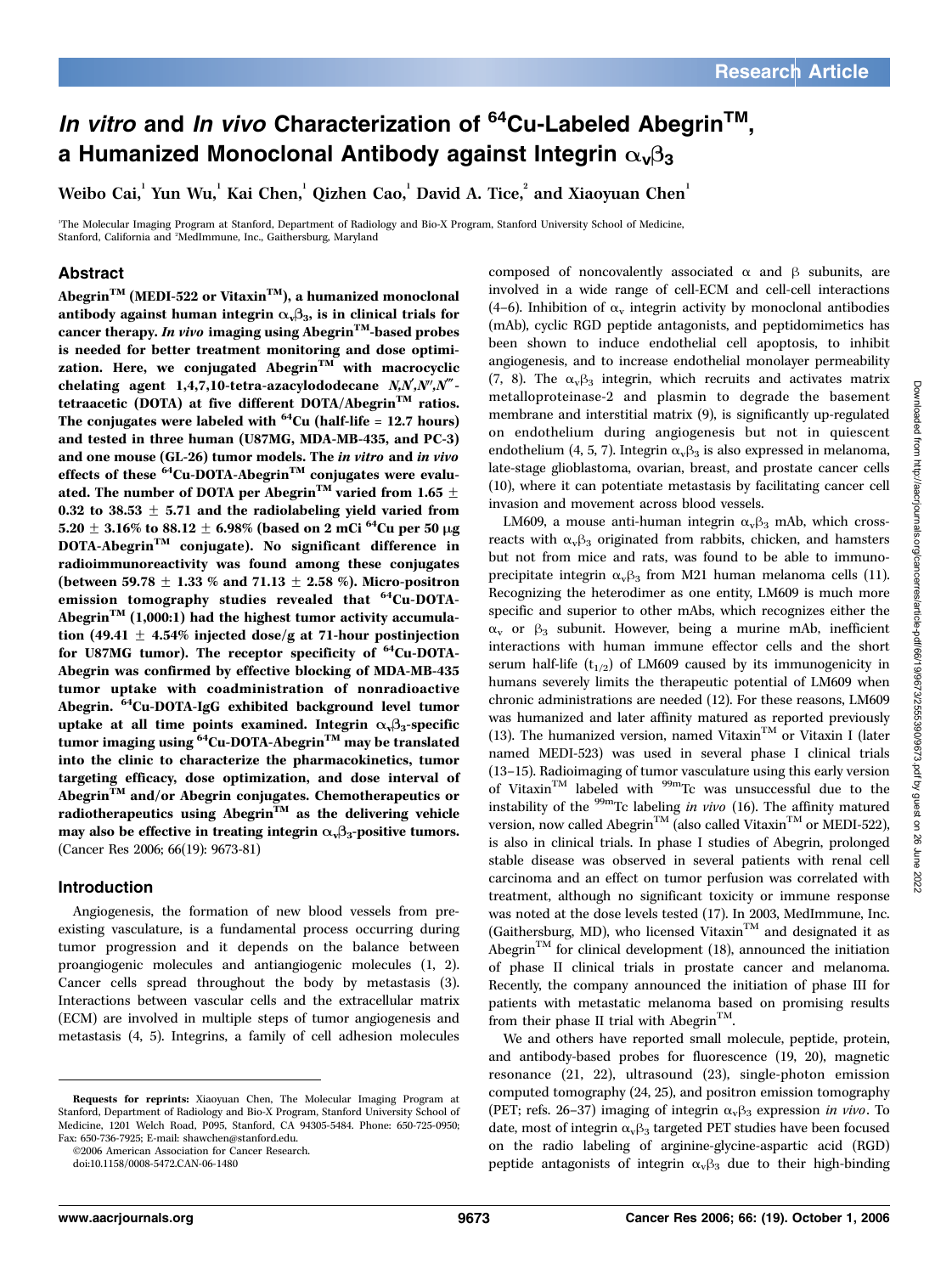affinity (31, 33, 37, 38).  $[$ <sup>18</sup>F [Galacto-RGD has been tested in healthy volunteers and cancer patients (33, 35). Very recently, we reported that  $[$ <sup>18</sup>F]FRGD2 can be used to quantify tumor integrin  $\alpha_{\rm v} \beta_3$ expression level in vivo with static PET scans in xenograft tumor models(29, 37). Both peptide and antibody-based imaging can help in evaluating integrin  $\alpha_{v} \beta_3$  expression level. RGD peptide-based probes are useful in planning and monitoring peptide-based therapeutics due to the similar pharmacokinetics, whereas antibodybased tracer is more relevant to antibody-based therapy. The relatively longer t<sub>1/2</sub> of <sup>64</sup>Cu [t<sub>1/2</sub> = 12.7 hours;  $\beta^+$  = 655 keV (17%);  $\beta$ <sup>-</sup> = 573 keV (39%)] is well suited for the mAb labeling and imaging. To date, no imaging using Abegrin<sup>TM</sup> has been reported. Here, we report the first  $^{64}$ Cu-labeled Abegrin<sup>TM</sup> through 1,4,7,10tetra-azacylododecane N,N,N",N"'-tetraacetic (DOTA) chelator and the *in vitro* as well as *in vivo* characterizations of the resulting  $^{64}$ Cu-DOTA-Abegrin<sup>TM</sup>.

## Materials and Methods

All commercially available chemical reagents were used without further purification. DOTA was purchased from Macrocyclics, Inc. (Dallas, TX). 1-Ethyl-3-[3-(dimethylamino)-propyl] carbodiimide (EDC), N-hydroxysulfonosuccinimide (SNHS), and Chelex 100 resin (50-100 mesh) were purchased from Sigma-Aldrich (St. Louis, MO). Water and all buffers were passed through Chelex 100 column before use in radiolabeling procedures to ensure that the aqueous buffer is heavy metal-free. The syringe filter, polyethersulfone membranes (pore size, 0.2 µm; diameter, 13 mm) were obtained from Nalge Nunc International (Rochester, NY). 125I-Echistatin and PD-10 desalting column were purchased from GE Healthcare (Piscataway, NJ). Female athymic nude mice were supplied from Harlan (Indianapolis, IN) at 4 to 5 weeks of age.  ${}^{64}$ Cu was obtained from Washington University (St. Louis, MO) and University of Wisconsin (Madison, WI). <sup>64</sup>Cu was produced using the  ${}^{64}$ Ni(p,n) ${}^{64}$ Cu nuclear reaction and supplied in high specific activity as  ${}^{64}$ CuCl<sub>2</sub> in 0.1 mol/L HCl.

DOTA conjugation and radiolabeling. DOTA was activated by EDC and SNHS at pH 5.5 for 30 minuteswith a molar ratio of 10:5:4 (DOTA/EDC/ SNHS). Without purification, the DOTA-N-hydroxysulfosuccinimidyl (OSSu) was cooled to 4°C and added to Abegrin at five different molar ratios (DOTA-OSSu/AbegrinTM of 20:1, 50:1, 100:1, 200:1, and 1,000:1). The reaction mixture wasadjusted to pH 8.5 with 0.1 N of NaOH and allowed to incubate for overnight at  $4^{\circ}$ C. The DOTA-Abegrin conjugates were then purified by PD-10 column and concentrated by Centricon filter (Millipore, Bedford, MA), and the final concentration was measured based on UV absorbance at 280 nm using unconjugated Abegrin<sup>TM</sup> of known concentrations as standard.  $^{64}$ CuCl<sub>2</sub> (2 mCi) was diluted in 300 µL of 0.1 mol/L sodium acetate buffer (pH 6.5) and added to the DOTA-Abegrin<sup>TM</sup> conjugates (25  $\mu$ g DOTA-Abegrin<sup>TM</sup>/mCi of <sup>64</sup>Cu). The reaction mixture was incubated for 1 hour at  $40^{\circ}$ C with constant shaking. The <sup>64</sup>Cu-DOTA-Abegrin<sup>TM</sup> conjugates were then purified by PD-10 column using PBS as the mobile phase. The radioactive fractions containing  ${}^{64}$ Cu-DOTA-Abegrin<sup>TM</sup> was collected and passed through a 0.2- $\mu$ m syringe filter for further in vitro and in vivo experiments.

Number of DOTA per Abegrin<sup>TM</sup> and immunoreactivity. The average number of DOTA chelators per Abegrin $^{\text{\tiny{\textsf{TM}}}}$  antibody was determined using a previously reported procedure with slight modifications (39). Briefly, a defined amount of nonradioactive  $CuCl<sub>2</sub>$  (80-fold excess of DOTA-Abegrin<sup>TM</sup>) in 40 µL 0.1 N sodium acetate (NaOAc) buffer (pH 6.5) was added to 1.0 mCi  $^{64}$ CuCl<sub>2</sub> in 20 µL 0.1 N NaOAc buffer, and 20 µg of each  $\mathrm{DOTA}\text{-}\mathrm{Abegrin}^\mathrm{TM}$  conjugate in 90  $\upmu\mathrm{L}$  0.1 N NaOAc buffer were added to the above carrier-added  ${}^{64}$ CuCl<sub>2</sub> solution. The reaction mixture was incubated with constant shaking at 40°C for 1 hour. The  $^{64}$ Cu-DOTA-Abegrin<sup>TM</sup> was purified using PD-10 column and the radiolabeling yield was calculated. The number of DOTA per Abegrin<sup>TM</sup> was calculated using the following equation: number of DOTA per Abegrin<sup>TM</sup> = moles ( $Cu^{2+}$ )  $\times$  yield/moles (DOTA-Abegrin<sup>TM</sup>). The results were expressed as mean  $\pm$  SD (n = 3). An isotype control IgG (against a bacterial antigen with no cross-reaction

with human or mouse integrin  $\alpha_{\rm v}\beta_3$ ; supplied by MedImmune) was conjugated with DOTA under the same condition and the number of DOTA per IgG was also determined as described above.

The immunoreactivity of each  ${}^{64}$ Cu-DOTA-Abegrin<sup>TM</sup> conjugate (with different number of DOTA per Abegrin<sup>TM</sup>) was determined by incubating with integrin  $\alpha_{\rm v} \beta_3$ -positive U87MG cells in suspension culture under conditions of antigen excess ( $n = 3$ ; ref. 40). The immunoreactivity was calculated as follows: immunoreactivity = bound activity on cells/total added activity  $\times$  100%.

Cell lines and cell integrin receptor assay. Four cell lines were used for in vitro and in vivo experiments. U87MG human glioblastoma, MDA-MB-435 human breast cancer carcinoma, and PC-3 human prostate adenocarcinoma cell lines were obtained from American Type Culture Collection (Manassas, VA). The GL-26 mouse glioblastoma cell line was kindly provided by Dr. Victor K. Tse (Department of Neurosurgery, Stanford University, Stanford, CA). All culture media were obtained from Invitrogen Corp. (Carlsbad, CA). U87MG cells were grown in DMEM (low glucose), MDA-MB-435 cells were grown in Leibovitz's L-15 Medium, PC-3 cells were grown in F-12K nutrient mixture (Kaighn's Modification), and GL-26 cells were grown in DMEM (high glucose). All cell lines were cultured in medium supplemented with 10% (v/v) fetal bovine serum at 37°C in a humidified atmosphere with 5%  $CO<sub>2</sub>$ , except for MDA-MB-435, which was cultured without  $CO<sub>2</sub>$ . The procedure of cell integrin receptor assay has been reported earlier (29, 41).

Flow cytometry. Cells were collected and washed with PBS and incubated with Abegrin<sup>TM</sup> (20  $\mu$ g/mL) in PBS supplemented with 1% bovine serum albumin (BSA) for 30 minutes at  $4^{\circ}$ C. After washing with PBS containing 1% BSA, the cellswere incubated with FITC donkey anti-human IgG (1:100; Jackson ImmunoResearch Laboratories, Inc., West Grove, CA) for 30 minutes at  $4^{\circ}$ C. The cells were washed again, resuspended in PBS, and analyzed using a LSR model 1A analyzer (Becton Dickinson, Heidelberg, Germany) and FlowJo analysis software (Tree Star, Inc., Ashland, OR).

Animal models. Animal procedures were done according to a protocol approved by Stanford University Institutional Animal Care and Use Committee. The MDA-MB-435 breast cancer model was established by orthotopic injection of  $5 \times 10^6$  cells (in 50 µL PBS) into the left mammary fat pad. The U87MG, PC-3, and GL-26 tumor modelswere obtained by s.c. injection of the corresponding cells (5  $\times$  10<sup>6</sup> in 50  $\mu$ L PBS) into the right front leg of the mice (male mice were used for PC-3 tumor). The mice were subjected to microPET imaging and biodistribution studies when the tumor volume reached 200 to 500 mm<sup>3</sup> (2 weeks after inoculation for GL-26 tumor model; 3-4 weeks after inoculation for U87MG, MDA-MB-435, and PC-3 tumor models).

MicroPET imaging studies. PET imaging of tumor-bearing mice was done on a microPET R4 rodent model scanner (Concorde Microsystems, Knoxville, TN). The scanner has computer controlled vertical and horizontal bed motion, with an effective axial field of view (FOV) of 7.8 cm and transaxial FOV of 10 cm. The tumor-bearing mice were imaged in prone position in the microPET scanner. The mice were injected with 200 to 300 µCi  ${}^{64}$ Cu-DOTA-Abegrin<sup>TM</sup> via the tail vein, anesthetized with 2% isoflurane, and placed near the center of the FOV where the highest image resolution and sensitivity is available. Three- to five-minute static scans were done before 24-hour postinjection, whereas 10- to 20-minute static scans were carried out after 24-hour postinjection For each microPET scan, three-dimensional regions of interests (ROI) were drawn over the tumor, heart, liver, kidneys, and muscle on decay-corrected whole-body coronal images. The average radioactivity concentration (accumulation) within a tumor or an organ was obtained from mean pixel values within the ROI volume, which were converted to counts per milliliter per minute by using a conversion factor. Assuming a tissue density of 1 g/mL, the counts per milliliter per minute were converted to counts per gram per minute and then divided by the injected dose (ID) to obtain an imaging ROI-derived percent injected dose per gram of tissue (% ID/g) of tissue. A mouse bearing a MDA-MB-435 tumor was also imaged using  $^{64}$ Cu-DOTA-Abegrin<sup>TM</sup> coinjected with 2 mg of unconjugated Abegrin. As a control experiment,  $^{64}$ Cu-DOTA-IgG (200-300 µCi) was injected into U87MG tumor-bearing mice and microPET scans were done as described above.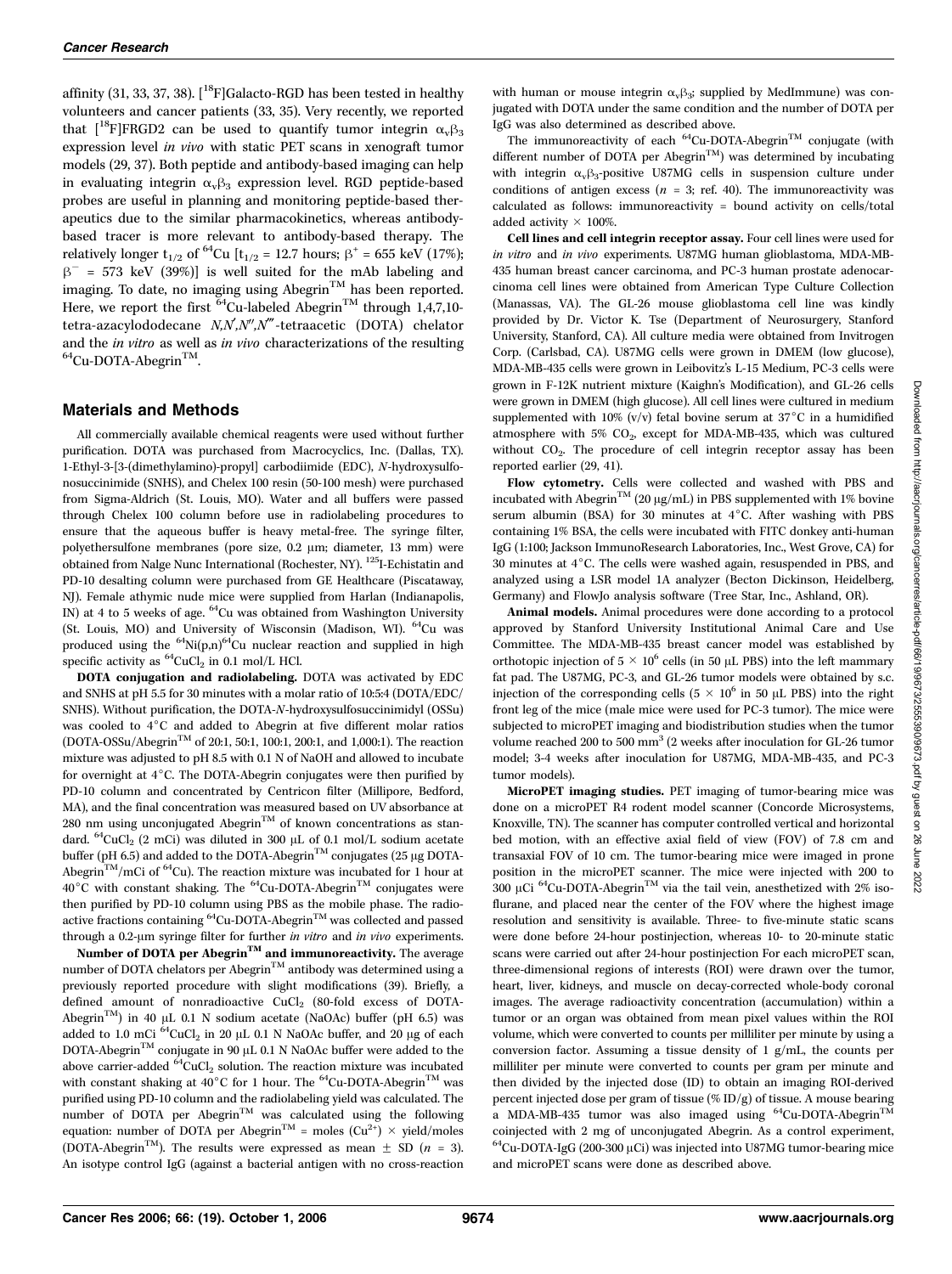| 0.40<br><b>OUTTUGATOO</b>                                                                                         |                                                                     |                                                                     |                                                                      |                                                                       |                                                                      |
|-------------------------------------------------------------------------------------------------------------------|---------------------------------------------------------------------|---------------------------------------------------------------------|----------------------------------------------------------------------|-----------------------------------------------------------------------|----------------------------------------------------------------------|
| DOTA/Abegrin ratio                                                                                                | 20:1                                                                | 50:1                                                                | 100:1                                                                | 200:1                                                                 | 1.000:1                                                              |
| Yield $(\%)$<br>No. of DOTA per Abegrin <sup>TM</sup><br>No. specific activity $(mCi/mg)$<br>Immunoreactivity (%) | $5.20 + 3.16$<br>$1.65 + 0.32$<br>$2.11 \pm 1.28$<br>$59.78 + 1.33$ | $14.05 + 17.12$<br>$3.29 + 2.01$<br>$6.65 + 8.10$<br>$61.01 + 6.88$ | $25.32 + 11.50$<br>$6.38 + 3.52$<br>$11.14 + 5.06$<br>$71.13 + 2.58$ | $37.32 + 25.94$<br>$9.66 + 3.39$<br>$15.23 + 10.59$<br>$65.61 + 6.14$ | $88.12 + 6.98$<br>$38.53 + 5.71$<br>$25.89 + 2.05$<br>$62.74 + 8.29$ |

**Table 1.** The radiolabeling yield, number of DOTA per Abegrin<sup>TM</sup>, specific activity, and immunoreactivity of the five  $64$ Cu-DOTA-Abegrin<sup>TM</sup> conjugates

Biodistribution studies. Female nude mice bearing MDA-MB-435 tumors were injected with about 20  $\mu$ Ci <sup>64</sup>Cu-DOTA-Abegrin<sup>TM</sup>. The mice were sacrificed and dissected at 18-, 44-, and 68-hour postinjection. Blood, tumor, major organs, and tissues were collected and wet weighed. The radioactivity in the tissues was measured using a gamma counter (Packard, Meriden, CT). The results were presented as %ID/g. For each mouse, the radioactivity of the tissue samples was calibrated against a known aliquot of the injectate and normalized to a body weight of 20 g. Values are presented as mean  $\pm$  SD for a group of three animals.

Radiation dosimetry extrapolation to human. Estimated human dosimetry was calculated from microPET imaging results on Sprague-Dawley female rats (Harlan) injected with  ${}^{64}$ Cu-DOTA-Abegrin<sup>TM</sup>. The rats were scanned at two bed positions to cover the whole body and ROI analysis were carried out on major organs. Time-activity curves were generated from the mean values obtained in rats for each organ of interest. We then calculated source organ residence times for the human model by integrating a monoexponential fit to the experimental biodistribution data for major organs (heart, lung, liver, kidneys, and spleen) and the whole body. The source organ residence times

obtained forthwith were used with a standard quantitation platform organ level internal dose assessment (Vanderbilt University, Nashville TN; ref. 42).

Immunofluorescence staining. Frozen tumor sections were warmed to room temperature, fixed with ice-cold acetone for 10 minutes, and dried in the air for 30 minutes. The sections were blocked with 10% donkey serum for 1 hour at room temperature. For CD31 and human integrin  $\alpha_{\nu}\beta_3$ double staining, the sections were incubated with rat anti-mouse CD31 (1:100; BD Biosciences, San Jose, CA) and Abegrin<sup>TM</sup> (100  $\mu$ g/mL) for 1 hour at room temperature. After incubating with Cy3-conjugated donkey antimouse secondary antibody (1:200; Jackson ImmunoResearch Laboratories) and FITC-conjugated donkey anti-human secondary antibody (1:200), the tumor sections were examined under the microscope (Carl Zeiss Axiovert 200M, Carl Zeiss, Thornwood, NY). For CD31 and mouse integrin  $\beta_3$  double staining, hamster anti-mouse  $\beta_3$  (1:100) and FITC-conjugated goat antihamster secondary antibody (1:400; Jackson ImmunoResearch Laboratories) were used.

**Statistical analysis.** Quantitative data were expressed as mean  $\pm$  SD. Means were compared using one-way ANOVA and Student's  $t$  test.  $Ps < 0.05$ were considered statistically significant.

**Figure 1.** A, serial microPET scans of U87MG<br>tumor-bearing mice after injection of <sup>64</sup>Cu-DOTA-Abegrin<sup>™</sup> (1,000:1), <sup>64</sup>Cu-DOTA-Abegrin (100:1), and <sup>64</sup>Cu-DOTA-IgG (three mice per group). Note<br>that the scale for <sup>64</sup>Cu-DOTA-Abegrin<sup>TM</sup> (1,000:1) is 0 to 60 %ID/g, whereas the scale for the other two conjugates is 0 to 25 %ID/g. Decay-corrected whole-body coronal images that contain the tumor.<br>B. time activity curves of U87MG tumor uptake for B, time activity curves of U87MG tumor uptake for the three tracers described above (three mice per group). *C*, time activity curves of the heart, liver,<br>kidney, and muscle of <sup>64</sup>Cu-DOTA-Abegrin™ (1,000:1; 3 mice per group). Tracer uptake of other organs is at similar level as the muscle and the kidney.

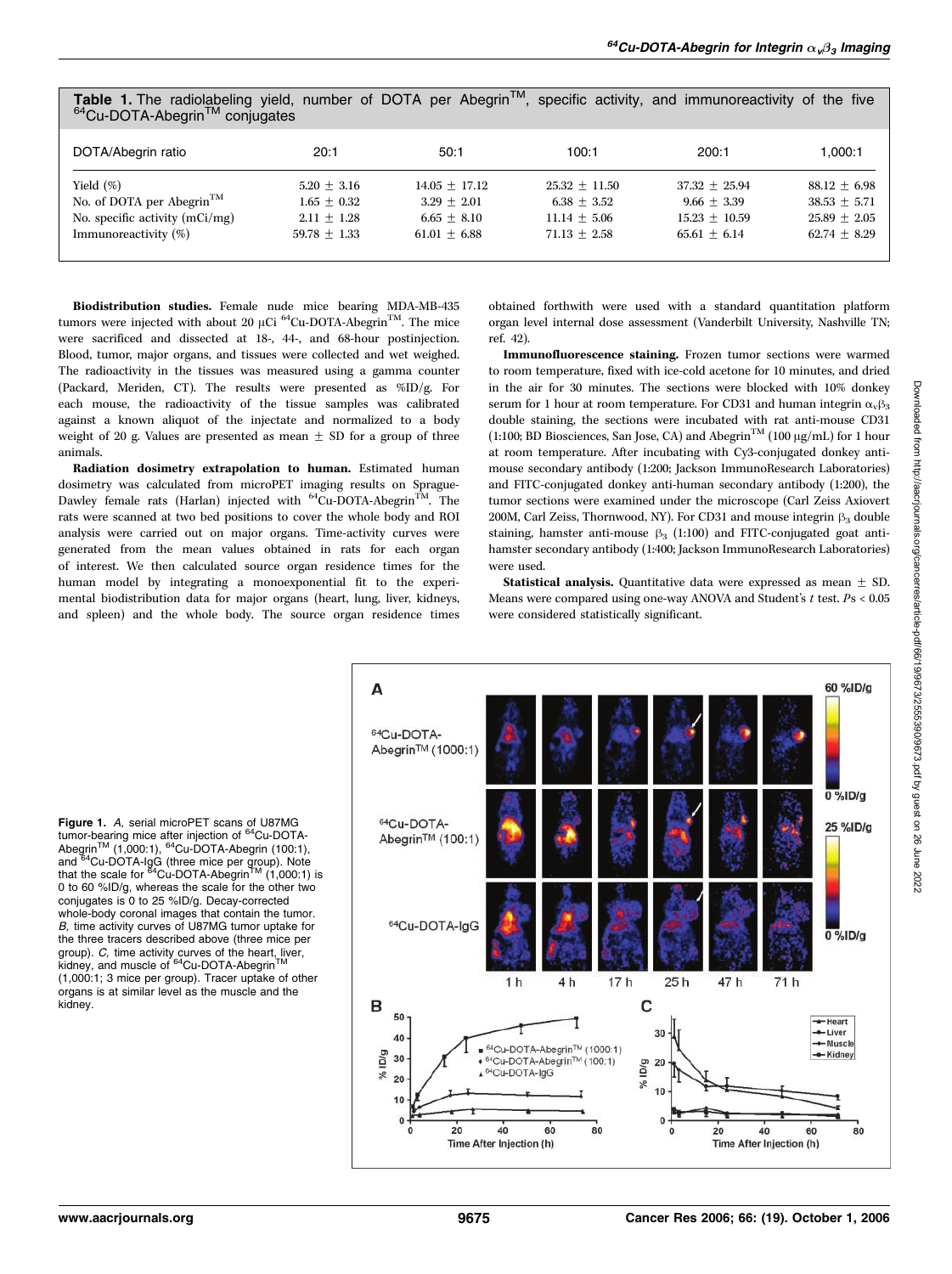#### **Results**

Number of DOTA per Abegrin<sup>TM</sup>, radiolabeling yield, specific activity, and immunoreactivity. Five different reaction ratios were tested for DOTA-Abegrin<sup>TM</sup> conjugation (Table 1). For the DOTA/Abegrin<sup>TM</sup> ratio of 20:1, 50:1, 100:1, 200:1, and 1,000:1 used for conjugation reaction, the number of DOTA per Abegrin<sup>TM</sup> was determined to be between 1.65  $\pm$  0.32 and 38.53  $\pm$  5.71. The reaction conditions and the amount of  ${}^{64}Cu$  and each DOTA-Abegrin<sup>TM</sup> conjugate used for the radiolabeling were quite similar. Because the radiolabeling yield varied from 5.20  $\pm$  3.16% to 88.12  $\pm$ 6.98%, the specific activity of the resulting  $^{64}$ Cu-DOTA-Abegrin<sup>TM</sup> also varied from 2.11  $\pm$  1.28 to 25.89  $\pm$  2.05 mCi/mg Abegrin<sup>TM</sup>. Although the number of DOTA per Abegrin<sup>TM</sup> was quite different for the five conjugates, the immunoreactivity was similar and all of them were about 60% to 70%, suggesting that the accessible lysine residues were largely away from the complementarity-determining region. <sup>64</sup>Cu-DOTA-IgG was determined to have  $24.08 \pm 0.42$  DOTA residues per IgG ( $n = 3$ ) and the <sup>64</sup>Cu-labeling yield was about 85 % under similar conditions.

MicroPET studies of  ${}^{64}$ Cu-DOTA-Abegrin<sup>TM</sup> conjugates in U87MG tumor-bearing mice. As can be seen in Fig. 1A, the tumor uptake of  ${}^{64}$ Cu-DOTA-Abegrin<sup>TM</sup> (1,000:1) was significantly higher than <sup>64</sup>Cu-DOTA-Abegrin<sup>TM</sup> (100:1;  $P < 0.05$  at all time points examined). All five conjugates with different DOTA/Abegrin ratio exhibited good tumor contrast (data not shown for the other three conjugates). Note that the scale for  ${}^{64}$ Cu-DOTA-Abegrin<sup>TM</sup> (1,000:1) was 0 to 60 %ID/g and the scale for  ${}^{64}$ Cu-DOTA-Abegrin<sup>TM</sup> (100:1) was 0 to 25 %ID/g. MicroPET imaging of the same tumor model with <sup>64</sup>Cu-DOTA-IgG did not give significant tumor uptake above the background ( $P < 0.05$  at all time points when compared with <sup>64</sup>Cu-DOTA-Abegrin<sup>TM</sup>; 1,000:1). The U87MG tumor uptake of  $^{64}$ Cu-DOTA-Abegrin<sup>TM</sup> (1,000:1) increased with time and reached a plateau at about 24-hour postinjection. The tumor uptake was 12.50  $\pm$  2.73, 39.88  $\pm$  7.05, and 49.41  $\pm$  4.54 %ID/g at 4-, 25-, and 71-hour postinjection, respectively (Fig. 1B). All five conjugates exhibited high uptake in the heart (due to blood pool activity) and liver (due to the nonspecific uptake of the tracer by the reticuloendothelial system) at early time points, whereas the tracer uptake in all the other organs was at the background level. No significant difference was observed between the five conjugates in either the uptake level of the tracer in the major organs or the washout pattern. As can be seen in Fig. 1C, the tracer uptake in both the heart and the liver dropped steadily over time. For the heart, the uptake was 29.08  $\pm$  5.90, 13.89  $\pm$  3.13, 8.45  $\pm$  3.59, and  $4.38 \pm 0.82$  %ID/g at 1-, 17-, 47-, and 71-hour postinjection, respectively, indicating that the serum  $t_{1/2}$  of the tracer was about 12 to 24 hours in the mouse. For the liver, the uptake was 19.56  $\pm$  4.43, 11.91  $\pm$  1.68, 10.24  $\pm$  2.05, and 8.51  $\pm$  1.31 %ID/g at 1-, 17-, 47-, and 71-hour postinjection, respectively. The small fraction of  ${}^{64}$ Cu dissociated from the DOTA chelator did not cause appreciable increase of liver uptake over the time course of this study. Based on the immunoreactivity and microPET imaging results, <sup>64</sup>Cu-DOTA-Abegrin<sup>TM</sup> (1,000:1) was used for all the following studies and it will be referred to as  ${}^{64}$ Cu-DOTA-Abegrin<sup>TM</sup> in the following text.

Fluorescence-activated cell sorting analysis and cell integrin  $\alpha_{\nu} \beta_3$  expression level. Fluorescence-activated cell sorting (FACS) analysis using Abegrin as the primary antibody against integrin  $\alpha_{\rm v}\beta_3$  clearly showed that U87MG, PC-3, and MDA-MB-435 cells are integrin  $\alpha_{\rm v} \beta_3$  positive (Fig. 2A). Although GL-26 cells are mouse integrin  $\alpha_{\rm v} \beta_3$  positive (where anti-mouse  $\beta_3$  mAb was used as the primary antibody; Fig. 2A, bottom, right), it is not recognized by

Abegrin, which showed that Abegrin<sup>TM</sup> is human integrin  $\alpha_{\nu}\beta_3$ specific and does not cross-react with mouse  $\alpha_{v}\beta_{3}$ . Next, we quantified the  $\alpha_{\rm v}\beta_3$  integrin expression level of the four cell lines through competitive cell-binding assay using <sup>125</sup>I-echistatin as radioligand. The density of integrin  $\alpha_{\nu}\beta_3$  on the cell surface follows the order U87MG > MDA-MB-435 > GL-26  $\approx$  PC-3 (Fig. 2B). Note that echistatin binds to integrin  $\alpha_{\rm v}\beta_3$  as one entity but not integrin  $\alpha$ <sub>v</sub> or integrin  $\beta$ <sub>3</sub> alone and it recognizes both human and mouse integrin  $\alpha_{v}\beta_{3}$ .

MicroPET imaging of tumor modelswith different integrin  $\alpha_{\rm v}$  $\beta_3$  expression level. The localization of <sup>64</sup>Cu-DOTA-Abegrin<sup>TM</sup> in all four tumor modelswasevaluated by multiple time point microPET imaging. Selected coronal images at different time points postinjection were shown in Fig. 3A. At 4-hour postinjection, the tumor was already visible. The tumor signal at this early time point may be due to both specific targeting and nonspecific targeting because of the enhanced permeability and retention (EPR) effect, as tumors have abnormal and leaky vasculature and lack lymphatic drainage. High tumor activity accumulation was observed as early as 17-hour postinjection The tumor signal of U87MG-, PC-3-, and MDA-MB-435-bearing mice increased over time (Fig. 3B), indicating specific binding between Abegrin and human integrin  $\alpha_{\rm v} \beta_3$ . The tumor signal intensity was similar for MDA-MB-435 and PC-3 tumors, whereas the U87MG tumor uptake is much higher



Figure 2. A, FACS analysis of four tumor cell lines (U87MG, MDA-MB-435, PC-3, and GL-26) using Abegrin as the primary antibody. Bottom, right, PC-3, and GL-26) using Abegrin as the primary antibody. *Bottom, right,*<br>anti-mouse ß<sub>3</sub> antibody was used. *B,* the number of integrin  $\alpha_{\rm v}$ ß per cell for the<br>four cell lines four cell lines.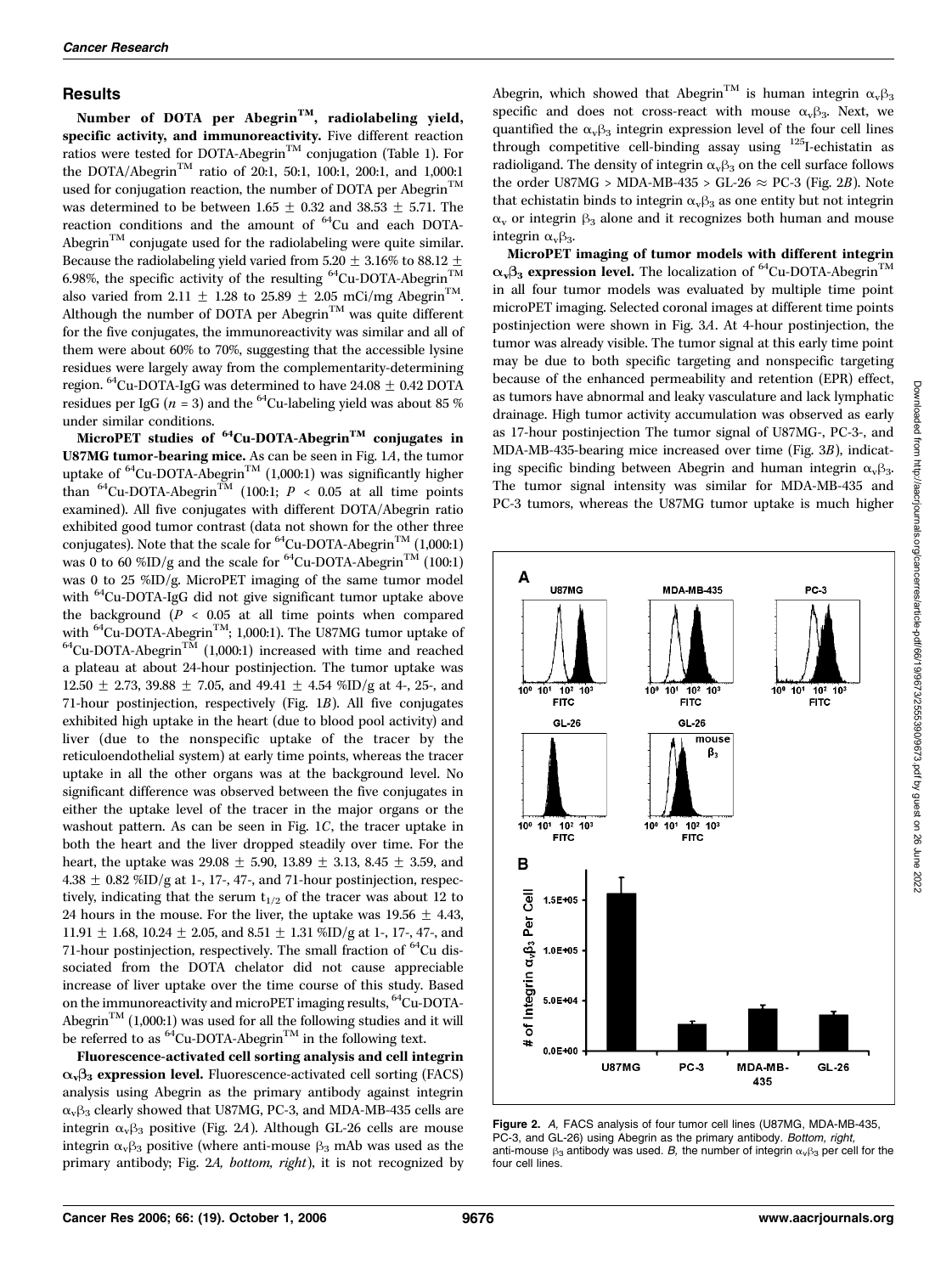



(Fig. 1B), agreeing with the cell integrin receptor level. The fact that the GL-26 tumor signal intensity reached a peak at 24-hour postinjection and steadily dropped afterwards is indicative of passive targeting due to the EPR effect, corroborating with the FACS analysis data because Abegrin does not cross-react with mouse integrin  $\alpha_{\rm v}\beta_3$ . As all tumor models in this study are murine xenografts, the integrin $\alpha_v\beta_3$  expressed on the tumor vasculature is of mouse origin and is not recognized by Abegrin<sup>TM</sup>. The uptake profile in the heart, liver, kidneys, and muscle were similar in all four tumor models.

Immunofluorescence staining. After the microPET studies and the radioactivity mostly decayed, the mice were sacrificed and frozen tumor sections were stained for CD31, human integrin  $\alpha_{\rm v} \beta_{3}$ , and mouse integrin  $\beta_3$ . Only the images of U87MG and GL-26 tumors were shown. As can be seen from Fig. 4A, the CD31 and mouse  $\beta_3$  staining colocalizes very well, indicating that the tumor vasculature expresses mouse integrin  $\alpha_{\rm v}\beta_3$ . For the GL-26 tumor, both the tumor vasculature and the GL-26 tumor cell express mouse integrin  $\alpha_{\nu}\beta_3$  as evidenced by the staining (anti-mouse  $\beta_3$  antibody stains both the tumor cells and the tumor vasculature). When using Abegrin as the primary antibody, there is no colocalization with CD31 for the U87MG tumor because only the human tumor cells but not the mouse tumor vasculature are recognized by Abegrin<sup>TM</sup> (Fig. 4B). For GL-26 tumor, no Abegrin staining was visible as neither the tumor vasculature nor the tumor cells express human integrin  $\alpha_{v}\beta_{3}$ . Ex vivo staining experiments again confirmed the human integrin  $\alpha_{\rm v} \beta_3$ -specific binding of Abegrin.

Blocking experiment and biodistribution studies. Blocking studies were carried out in a MDA-MB-435 tumor-bearing mouse by coinjecting  ${}^{64}$ Cu-DOTA-Abegrin<sup>TM</sup> with 2 mg Abegrin<sup>TM</sup>. Serial microPET imaging clearly showed much lower tumor uptake of the tracer under blocking conditions(Fig. 5A). Effective blocking showed the integrin  $\alpha_v \beta_3$ -specific binding of <sup>64</sup>Cu-DOTA-Abegrin<sup>TM</sup>. Biodistribution of <sup>64</sup>Cu-DOTA-Abegrin<sup>TM</sup> was also carried out in the MDA-MB-435 tumor model at 18-, 44-, and 68-hour postinjection (Fig. 5B). It can be seen that the major tracer clearance is through the liver and the spleen. All other organs had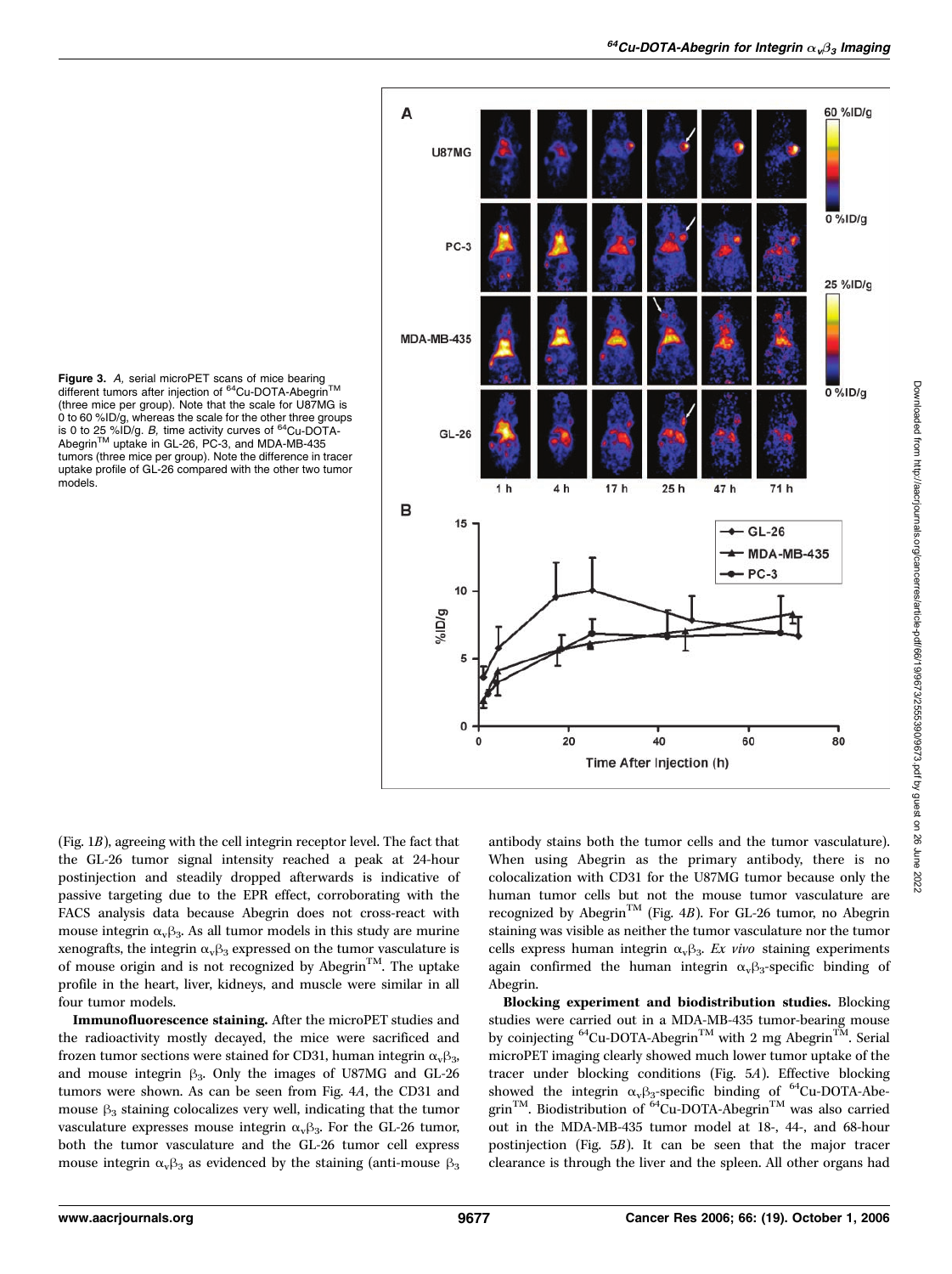background level uptake of the tracer, providing good tumor contrast of the tracer. The MDA-MB-435 tumor uptake was 4.54  $\pm$ 0.39 %ID/g based on biodistribution studies and 5.63  $\pm$  1.16 %ID/g based on microPET studies at 18-hour postinjection ( $P = 0.17$ ). At 46-hour postinjection, the MDA-MB-435 tumor uptake was 5.40  $\pm$ 0.75 %ID/g based on biodistribution experiments and 7.04  $\pm$  1.47 %ID/g based on microPET studies, respectively ( $P = 0.16$ ). Comparing the quantification results of the tracer uptake between microPET and biodistribution studies, the uptake in all the other organs follow similar pattern, indicating that the quantification methods used for the noninvasive microPET study is a true reflection of the tracer uptake in vivo.

Radiation dosimetry. Human absorbed doses to normal organs from  $^{64}$ Cu-DOTA-Abegrin<sup>TM</sup> were estimated from micro-PET imaging data in Sprague-Dawley rats and presented in Table 2. The tracer uptake of different organs in rats is similar to that of the mice, except that the liver uptake in the rats appears to be more prominent and persistent (Fig. 5C). Except for the heart, liver, and spleen, all other organs exhibited background level of tracer uptake at all time points examined. There is no significant kidney uptake or renal excretion of the mAb-based tracer due to the high molecular weight (150 kDa). These results predict that the highest radiation-absorbed doses will be to the liver (0.33  $\pm$  0.02 mGy/MBq) and spleen (0.21  $\pm$ 0.01 mGy/MBq). The whole-body absorbed dose was found to be 0.034  $\pm$  0.001 mGy/MBq. Although the radiation doses to liver and spleen are higher than other <sup>64</sup>Cu-labeled mAb reported in the literature (43), the doses to other major organs (kidneys, lungs, intestines, etc.) are much lower.

#### **Discussion**

This study shows that  ${}^{64}$ Cu-labeled Abegrin<sup>TM</sup>, a humanized mAb against human integrin  $\alpha_{\nu} \beta_3$ , exhibits high integrin  $\alpha_{\nu} \beta_3$  specificity in vitro and in vivo. As Abegrin<sup>TM</sup> is currently in phase I/II clinical trials and soon to enter phase III, PET imaging is critical in early and sensitive lesion detection, patient selection for clinical trials based on *in vivo* integrin expression quantification, better treatment monitoring and dose optimization, and elucidation of the mechanisms of treatment efficacy underlying integrin signaling.

We have optimized the DOTA/Abegrin<sup>TM</sup> ratio for better in vivo targeting and maximized tumor uptake. As the equivalence of DOTA used for conjugation reaction increases, the number of DOTA residues per Abegrin<sup>TM</sup>, the specific activity of the tracer, as well as the absolute tracer uptake in the tumor all increases. Because the difference in immumoreactivity is minimal between the five tracers, the conjugate with the most DOTA residues per Abegrin<sup>TM</sup> is more suitable for future clinical translation. The fact that DOTA conjugation of Abegrin<sup>TM</sup> does not deteriorate the receptor affinity of the antibody indicates that the accessible lysine residues are mostly located away from the antigen-binding site. High specific activity may also play a role here. It has been reported previously that a dendrimer-mAb conjugate with high specific activity exhibited higher tumor uptake (44). Although not tested, we envision that Abegrin coupled to dendrimeric DOTAs may give comparable or potentially even higher tumor uptake. Due to the relatively high molecular weight of the mAb (150 kDa), the tracer exhibited mainly hepatic clearance. Intact IgG is designed to remain in the bloodstream for many weeks, which is of considerable advantage when acting in the natural setting of



Figure 4. A, CD31 and mouse  $\beta_3$  staining of U87MG and GL-26 tumor sections. *Arrows,* colocalizations for<br>the GL-26 tumor. *B,* CD31 and Abegrin<sup>™</sup> staining of<br>U87MG and GL-26 tumors U87MG and GL-26 tumors.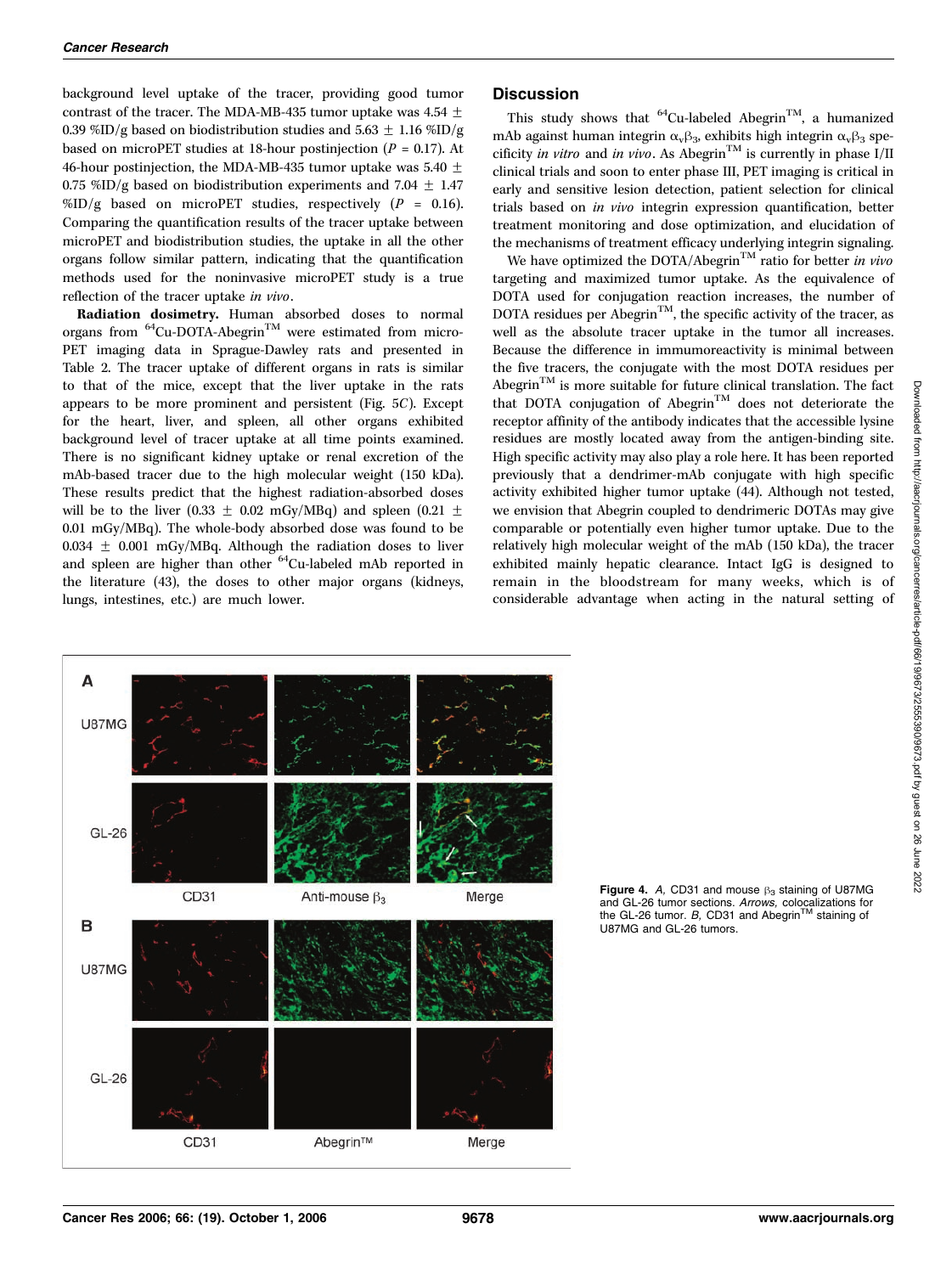

**Figure 5.** A, MDA-MB-435 tumor uptake of  $^{64}$ Cu-DOTA-Abegrin<sup>TM</sup> injected with (block) and without (control) 2 mg of unlabeled Abegrin<sup>TM</sup>. B, biodistribution at different time points postinjection for  $^{64}$ Cu-DOTA-Ab nude mice bearing orthotopic MDA-MB-435 tumors (three mice per group).<br>*C,* time activity curves of major organ uptake of <sup>64</sup>Cu-DOTA-Abegrin™ in female<br>rats (n = 3\ rats  $(n = 3)$ .

removing foreign entities. The serum  $\mathbf{t}_{1/2}$  of  $^{64}\mathrm{Cu}\textrm{-} \mathrm{DOTA}\textrm{-} \mathrm{Abegrin}^\textrm{TM}$ in mouse is about 12 to 24 hours based on microPET studies, much shorter than the  $t_{1/2}$  in humans (5-8 days; ref. 17), presumably due to the much faster metabolic rate of mouse compared with human. In thisstudy, we followed the tracer uptake for about 72 hours (almost six  $t_{1/2}$  of <sup>64</sup>Cu). Longer term monitoring may be necessary for future studies and <sup>89</sup>Zr with a t<sub>1/2</sub> of 79.3 hours can be used. It has been reported that  ${}^{89}\mathrm{Zr}$  imaging might be a good reflection of 90Y distribution (45), which may shed light on future radioimmunotherapy studies using  $\rm{^{90}Y\text{-}Abegrin}^{\rm{TM}}$  conjugates.

For antiangiogenic treatment using Abegrin alone or in combination with other treatment modalities, the long circulation  $t_{1/2}$  is advantageous because less administration is needed to maintain serum levels of the antibody. The very high tracer uptake in the tumor (up to 49.41  $\pm$  4.54 %ID/g in the U87MG tumor) along with minimal signal in the nontargeting organs warrants future radioimmunotherapy studies using DOTA-Abegrin<sup>TM</sup>, as therapeutic radioisotopes  $\binom{67}{17}$ Lu,  $\binom{90}{17}$ , etc.) can be incorporated using a similar strategy. Previous report has shown prominent expression of integrin  $\alpha_{\rm v} \beta_3$  by glioma cells and vasculature in cancer patients, especially in the periphery of high-grade gliomas (46). Systematic investigation of  $\alpha_{\nu}\beta_3$  expression on tumor-associated vessels in cancer patients also revealed that a considerable number of colon, pancreas, lung, and breast carcinoma lesions have many  $\alpha_{v} \beta_{3}$ expressing vessels that could be targets for anti-integrin  $\alpha_{v}\beta_{3}$ therapy (47). Clinical translation of  ${}^{64}$ Cu-DOTA-Abegrin<sup>TM</sup> will be critical for the maximum benefit of Abegrin-based anticancer agents as imaging can provide a straightforward and convenient way to monitor the biological changes at the molecular level in vivo.

Abegrin is a humanized antibody, which recognizes only human but not murine integrin  $\alpha_{\rm v} \beta_3$ . Both the microPET imaging studies and the immunofluorescence staining confirmed that  $\widehat{\mathrm{A} \mathrm{b} \mathrm{e} \mathrm{g} \mathrm{r} \mathrm{in}^{\mathrm{TM}}}$ does not bind to mouse tumor vasculature. Therefore, the difference in tumor uptake is a good reflection of the integrin  $\alpha_{\rm v}\beta_3$  expression level of different tumor cells. For GL-26 tumor, which only expresses murine integrin  $\alpha_{\rm v} \beta_3$ , the tracer uptake is mostly nonspecific. As can be seen from Fig. 3B, the tracer uptake in the tumor reached maximum at about 24-hour postinjection and dropped steadily afterwards. This is characteristic of passive

Table 2. Estimated radiation absorbed doses to an adult human after i.v. injection of <sup>64</sup>Cu-DOTA-Abegrin<sup>TM</sup> based on the microPET imaging data obtained in Sprague-Dawley rats  $(n = 3)$ 

| Organ                 | mGy/MBq (SD)        | rad/mCi (SD)        |  |
|-----------------------|---------------------|---------------------|--|
| Adrenals              | 3.16E-02 (2.00E-04) | 1.17E-01 (1.00E-03) |  |
| <b>Brain</b>          | 1.47E-02 (6.03E-04) | 5.45E-02 (2.23E-03) |  |
| <b>Breasts</b>        | 1.71E-02 (4.04E-04) | 6.33E-02 (1.51E-03) |  |
| Gallbladder           | 4.40E-02 (1.01E-03) | 1.63E-01 (4.04E-03) |  |
| LLI                   | 1.80E-02 (6.56E-04) | 6.66E-02 (2.43E-03) |  |
| Stomach               | 2.34E-02 (3.06E-04) | 8.66E-02 (1.01E-03) |  |
| <b>ULI</b>            | 2.34E-02 (3.06E-04) | 8.66E-02 (1.18E-03) |  |
| Heart.                | 5.98E-02 (2.35E-03) | 2.21E-01 (9.02E-03) |  |
| Kidneys               | 3.57E-02 (3.21E-03) | 1.32E-01 (1.20E-02) |  |
| Liver                 | 3.30E-01 (2.02E-02) | 1.22E+00 (7.55E-02) |  |
| Lungs                 | 1.46E-02 (2.65E-04) | 5.40E-02 (1.00E-03) |  |
| Muscle                | 1.83E-02 (4.58E-04) | 6.78E-02 (1.72E-03) |  |
| Ovaries               | 1.91E-02 (6.56E-04) | 7.07E-02 (2.34E-03) |  |
| Pancreas              | 3.17E-02 (2.0E-04)  | 1.17E-01 (5.77E-04) |  |
| Skin                  | 1.52E-02 (4.58E-04) | 5.62E-02 (1.67E-03) |  |
| Spleen                | 2.07E-01 (1.11E-02) | 7.66E-01 (4.03E-02) |  |
| <b>Testes</b>         | 1.56E-02 (6.56E-04) | 5.77E-02 (2.34E-03) |  |
| Thymus                | 1.92E-02 (5.00E-04) | 7.11E-02 (2.00E-03) |  |
| Thyroid               | 1.64E-02 (6.11E-04) | 6.06E-02 (2.33E-03) |  |
| Urinary               | 1.78E-02 (6.66E-04) | 6.60E-02 (2.48E-03) |  |
| Uterus                | 1.90E-02 (6.56E-04) | 7.04E-02 (2.38E-03) |  |
| <b>Effective Dose</b> | 3.42E-02 (6.51E-04) | 1.27E-01 (2.52E-03) |  |
|                       |                     |                     |  |

Abbreviations: LLI, lower large intestine; ULI: upper large intestine.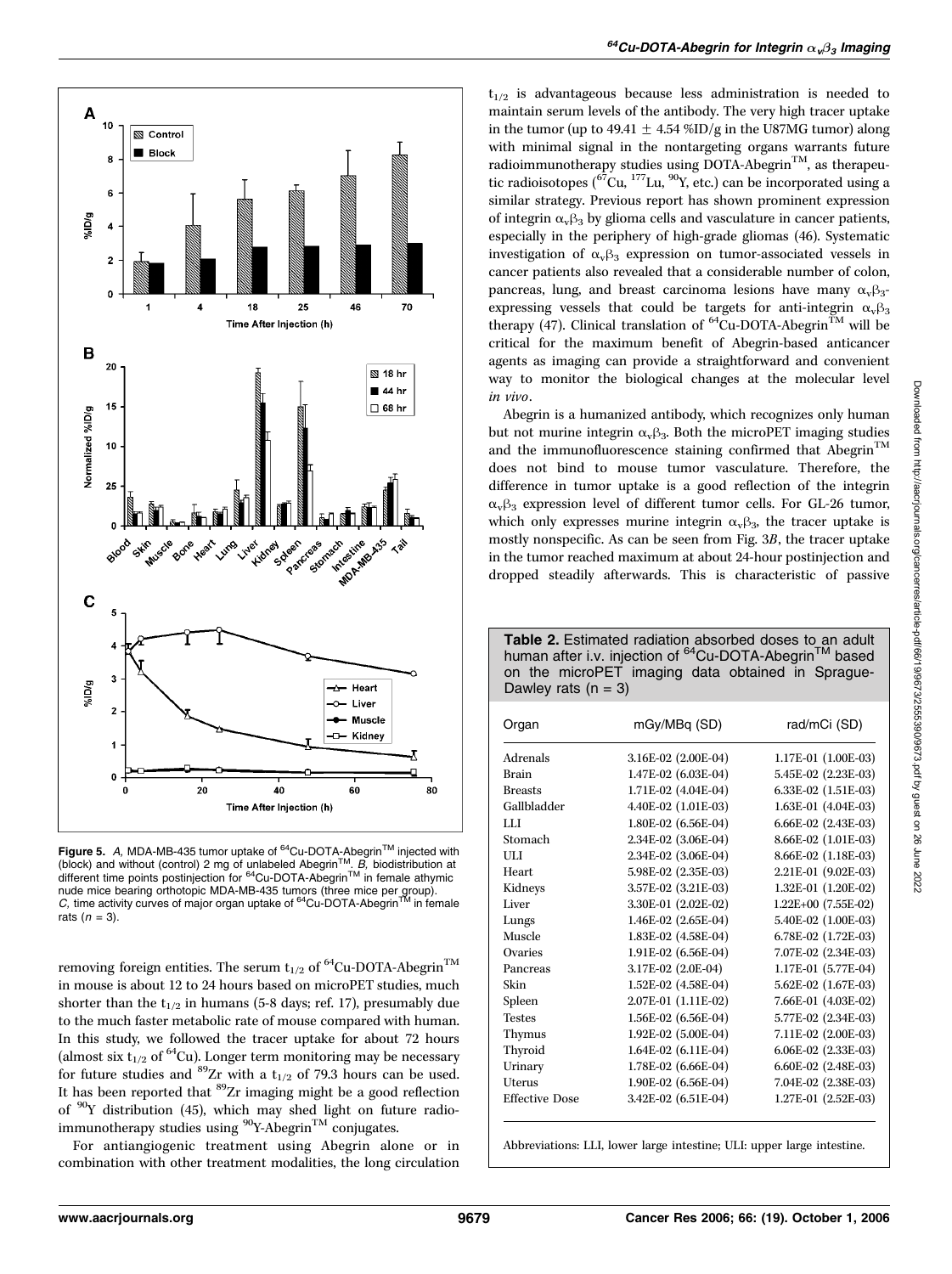targeting due to the EPR effect of the tumor. For all the other tumors, the tracer uptake increased or remained steady over time, which is characteristic of specific targeting. In this study, the passive targeting of GL-26 is quite prominent and, at its peak, the uptake is even higher than integrin  $\alpha_{\rm v} \beta_3$ -positive tumors MDA-MB-435 and PC-3. PET imaging of other tumors(e.g., C6 rat glioma) that are human/mouse integrin  $\alpha_{\rm v} \beta_3$  negative revealed a similar tracer uptake profile as the GL-26 tumor (data not shown), although the time point of maximum tumor uptake varied between these tumors because of the difference in vascular density and leakiness. The tracer uptake, tracer clearance, and the pharmacokinetics of <sup>64</sup>Cu-DOTA-Abegrin<sup>TM</sup> are quite different from our previously reported RGD peptide-based imaging (29, 31, 48). The passive targeting of this antibody may provide a more general use in cancer therapy as most tumors have leaky vasculature, which may result in more uptake of Abegrin<sup>™</sup>-based agents and greater efficacy.

We realize that the pharmacokinetics of  ${}^{64}$ Cu-DOTA-Abegrin<sup>TM</sup> in the present study may not be a true mimicry of the clinical situation because Abegrin does not bind mouse integrin  $\alpha_{\rm v} \beta_3$ . This may also be partially responsible for the faster tracer clearance. For future studies, other rodent models, such as hamsters or primates  $(A \nbegin{bmatrix} \n\text{H} & \n\text{H} \\
\text{H} & \text{H} \\
\text{H} & \text{H} \\
\text{H} & \text{H} \\
\text{H} & \text{H} \\
\text{H} & \text{H} \\
\text{H} & \text{H} \\
\text{H} & \text{H} \\
\text{H} & \text{H} \\
\text{H} & \text{H} \\
\text{H} & \text{H} \\
\text{H} & \text{H} \\
\text{H} & \text{H} \\
\text{H} & \text{H} \\
\text{H} & \text{H$  $\alpha_{\rm v}\beta_3$ ), may be used to obtain dosimetry instead of mice and rats. Transgenic mouse models that express both human and mouse integrin  $\alpha_{\rm v} \beta_3$  may also be relevant. Due to both the heterogeneity of the tumor itself and the weaker tissue penetration of the mAbbased tracer because of its large molecular weight, the tracer uptake in the tumor is also somewhat heterogeneous. As can be seen from Fig. 1A, the tracer uptake of the U87MG tumor is higher in the periphery region of the tumor and significantly lower in the center of the tumor, although ex vivo examination revealed that the tumor center was not necrotic.

In summary, we describe here the in vitro and in vivo characterization of  ${}^{64}$ Cu-labeled Abegrin<sup>TM</sup>, a humanized mAb against human integrin  $\alpha_{\rm v} \beta_3$ , in various tumor models. No significant difference in immunoreactivity was found among the five  $^{64}$ Cu-DOTA-Abegrin<sup>TM</sup> conjugates tested. MicroPET imaging of  $^{64}$ Cu-DOTA-Abegrin (1,000:1) showed U87MG tumor uptake as high as 49.41  $\pm$  4.54 %ID/g at 71-hour postinjection. The success of human integrin  $\alpha_v \beta_3$ -specific tumor imaging using <sup>64</sup>Cu-DOTA-Abegrin<sup>TM</sup> may be translated into the clinic to evaluate the pharmacokinetics, tumor targeting efficacy, dose optimization, and dose interval of Abegrin and Abegrin-based cancer therapeutics. A certain level of nonspecific targeting due to the leaky vasculature of the tumors may also have potential applications in radioimmunotherapy in general.

#### Acknowledgments

Received 4/24/2006; revised 6/14/2006; accepted 8/1/2006.

Grant support: MedImmune, National Institute of Biomedical Imaging and Bioengineering grant R21 EB001785, National Cancer Institute (NCI) grant R21 CA102123, NCI In Vivo Cellular Molecular Imaging Center grant P50 CA114747, NCI Small Animal Imaging Resource Program grant R24 CA93862, NCI Centers of Cancer Nanotechnology Excellence U54 grant 1U54CA119367-01, Department of Defense (DOD) Breast Cancer Research Program IDEA Award W81XWH-04-1-0697, DOD Ovarian Cancer Research Program Award OC050120, DOD Prostate Cancer Research Program New Investigator Award DAMD1717-03-1-0143, and Education and Research Foundation of the Society of Nuclear Medicine Benedict Cassen Postdoctoral Fellowship (W. Cai).

The costs of publication of this article were defrayed in part by the payment of page charges. This article must therefore be hereby marked advertisement in accordance with 18 U.S.C. Section 1734 solely to indicate this fact.

We thank Ms. Pauline Chu and Dr. Xianzhong Zhang for their excellent technical support and the cyclotron teams of Washington University and University of Wisconsin for <sup>64</sup>Cu production.

#### References

- 1. Bergers G. Benjamin LE. Tumorigenesis and the angiogenic switch. Nat Rev Cancer 2003;3:401–10.
- 2. Nyberg P, Xie L, Kalluri R. Endogenous inhibitors of angiogenesis. Cancer Res 2005;65:3967–79.
- 3. Friedl P, Wolf K. Tumour-cell invasion and migration: diversity and escape mechanisms. Nat Rev Cancer 2003; 3:362–74.
- 4. Brooks PC, Clark RA, Cheresh DA. Requirement of vascular integrin $\alpha_{\rm v}\beta_3$  for angiogenesis. Science 1994;264: 264:569–71.
- 5. Hood JD, Cheresh DA. Role of integrins in cell invasion and migration. Nat Rev Cancer 2002;2:91–100.
- 6. Xiong JP, Stehle T, Diefenbach B, et al. Crystal structure of the extracellular segment of integrin  $\alpha_{\rm v}\beta_3$ . Science 2001;294:339–45.
- 7. Kumar CC. Integrin  $\alpha_{\rm v}\beta_3$  as a therapeutic target for blocking tumor-induced angiogenesis. Curr Drug Targets 2003;4:123-31.
- 8. Meerovitch K, Bergeron F, Leblond L, et al. A novel RGD antagonist that targets both  $\alpha_{\rm v}\beta_3$  and  $\alpha_5\beta_1$  induces apoptosis of angiogenic endothelial cells on type I collagen. Vascul Pharmacol 2003;40:77–89.
- 9. Brooks PC, Stromblad S, Sanders LC, et al. Localization of matrix metalloproteinase MMP-2 to the surface of invasive cells by interaction with integrin  $\alpha_{\rm v}\beta_3$ . Cell 1996;85:683–93.
- 10. Cai W, Chen X. Anti-angiogenic cancer therapy based on integrin  $\alpha_{\rm v}\beta_3$  antagonism. Anti-Cancer Agents Med Chem 2006;6:407–28.
- 11. Cheresh DA. Human endothelial cells synthesize and express an arg-gly-asp-directed adhesion receptor involved in attachment to fibrinogen and von Willebrand factor. Proc Natl Acad Sci U S A 1987; 84:6471–5.
- 12. Carter P. Improving the efficacy of antibody-based cancer therapies. Nat Rev Cancer 2001;1:118–29.
- 13. Wu H, Beuerlein G, Nie Y, et al. Stepwise in vitro affinity maturation of Vitaxin, an  $\alpha_{\rm v}\beta_3$  specific humanized mAb. Proc Natl Acad Sci U S A 1998;95:6037–42.
- 14. Patel SR, Jenkins J, Papadopolous N, et al. Pilot study of Vitaxin-an angiogenesis inhibitor-in patients with advanced leiomyosarcomas. Cancer 2001;92:1347–8.
- 15. Gutheil JC, Campbell TN, Pierce PR, et al. Targeted antiangiogenic therapy for cancer using Vitaxin: a humanized monoclonal antibody to the integrin  $\alpha_{v} \beta_{3}$ . Clin Cancer Res 2000:6:3056-61.
- 16. Posey JA, Khazaeli MB, DelGrosso A, et al. A pilot trial of Vitaxin, a humanized anti-vitronectin receptor (anti  $\alpha$ <sub>v</sub> $\beta$ <sub>3</sub>) antibody in patients with metastatic cancer. Cancer Biother Radiopharm 2001;16:125–32.
- 17. McNeel DG, Eickhoff J, Lee FT, et al. Phase I trial of a monoclonal antibody specific for  $\alpha_{\rm v}\beta_3$  integrin (MEDI-522) in patients with advanced malignancies, including an assessment of effect on tumor perfusion. Clin Cancer Res2005;11:7851–60.
- 18. Woessner R, Kiener P, Dormitzer M, Walsh W, HeinrichsJ, (Medimmune, Inc., USA). The prevention or treatment of cancer using integrin  $\alpha_{\nu}\beta_3$  antagonists, such as anti-integrin  $\alpha_{\rm v}\beta_3$  antibody Vitaxin, in combination with other agents. US patent 2003-US6684. 2003. 19. Chen X, Conti PS, Moats RA. In vivo near-infrared
- fluorescence imaging of integrin  $\alpha_v\beta_3$  in brain tumor xenografts. Cancer Res 2004;64:8009–14.
- 20. Cai W, Shin DW, Chen K, et al. Peptide-labeled nearinfrared quantum dots for imaging tumor vasculature in living subjects. Nano Lett 2006;6:669–76.
- 21. Sipkins DA, Cheresh DA, Kazemi MR, Nevin LM, Bednarski MD, Li KC. Detection of tumor angiogenesis in vivo by  $\alpha_v \beta_3$ -targeted magnetic resonance imaging. Nat Med 1998;4:623–6.
- 22. Winter PM, Caruthers SD, Kassner A, et al. Molecular imaging of angiogenesis in nascent Vx-2 rabbit tumors using a novel  $\alpha_v \beta_3$ -targeted nanoparticle and 1.5 tesla magnetic resonance imaging. Cancer Res 2003;63:5838-43.
- 23. Ellegala DB, Leong-Poi H, Carpenter JE, et al. Imaging tumor angiogenesis with contrast ultrasound and microbubbles targeted to  $\alpha_v\beta_3$ . Circulation 2003;108: 336–41.
- 24. Janssen ML, Oyen WJ, Dijkgraaf I, et al. Tumor targeting with radiolabeled  $\alpha_v \beta_3$  integrin binding peptides in a nude mouse model. Cancer Res 2002;62: 6146–51.
- 25. Meoli DF, Sadeghi MM, Krassilnikova S, et al. Noninvasive imaging of myocardial angiogenesis following experimental myocardial infarction. J Clin Invest 2004;113:1684–91.
- 26. Chen X, Hou Y, Tohme M, et al. Pegylated Arg-Gly-Asp peptide: <sup>64</sup>Cu labeling and PET imaging of brain tumor  $\alpha_v\beta_3$ -integrin expression. J Nucl Med 2004;45: 1776–83.
- 27. Haubner R, Wester H-J, Weber WA, et al. Noninvasive imaging of  $\alpha_v\beta_3$  integrin expression using <sup>18</sup>F-labeled RGD-containing glycopeptide and positron emission tomography. Cancer Res 2001;61:1781-5.
- 28. Chen X, Park R, Hou Y, et al. MicroPET imaging of brain tumor angiogenesis with <sup>18</sup>F-labeled PEGylated RGD peptide. Eur J Nucl Med Mol Imaging 2004;31: 1081–9.
- 29. Zhang X, Xiong Z, Wu X, et al. Quantitative PET imaging of tumor integrin  $\alpha_{\rm v} \beta_3$  expression with <sup>18</sup>F-FRGD2. J Nucl Med 2006;47:113–21.
- 30. Chen X, Park R, Shahinian AH, et al. 18F-labeled RGD peptide: initial evaluation for imaging brain tumor angiogenesis. Nucl Med Biol 2004;31:179–89.
- 31. Wu Y, Zhang X, Xiong Z, et al. MicroPET imaging of